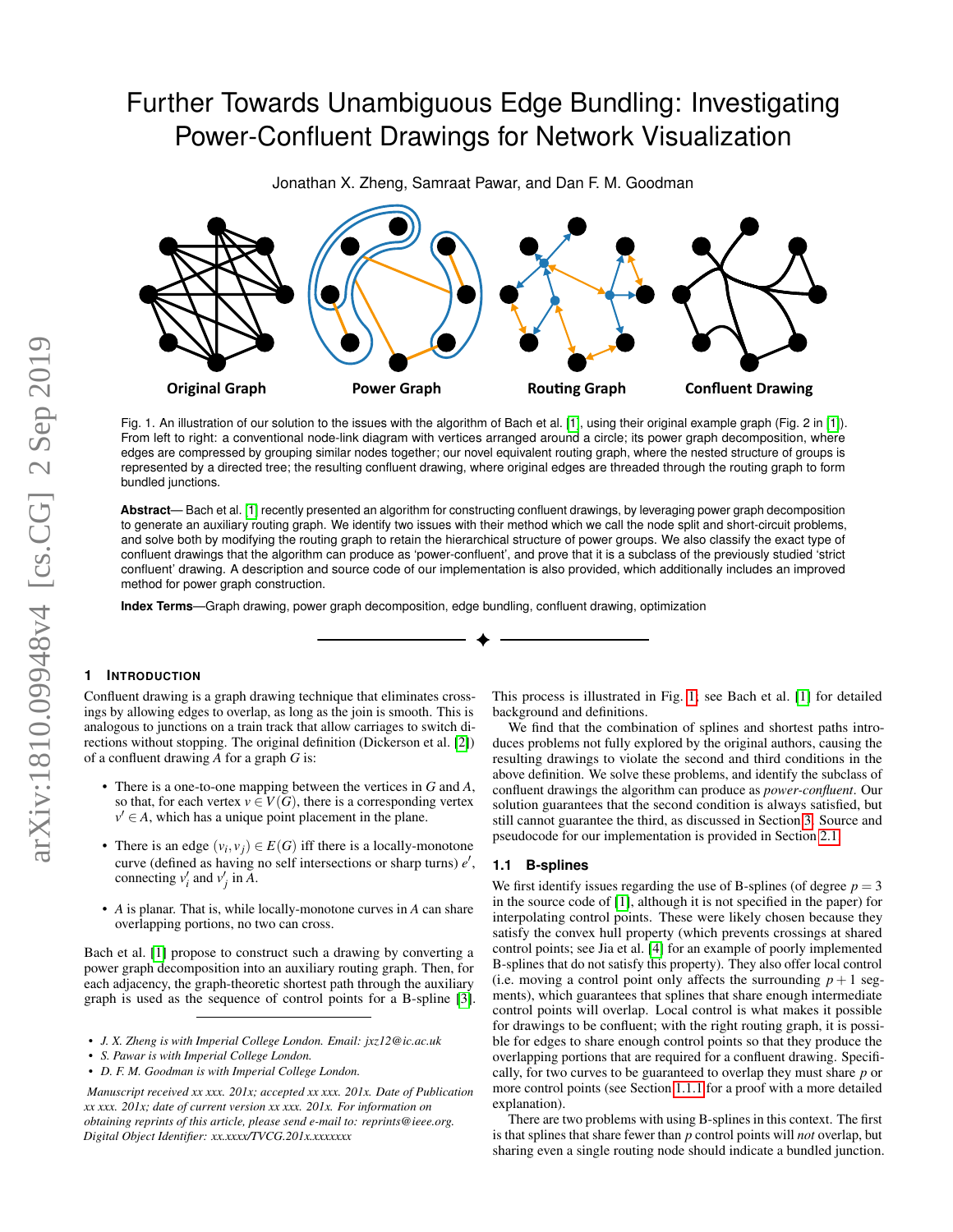

<span id="page-1-1"></span>Fig. 2. Examples to show how the direction of node splitting can affect the graph *K*2,2. The first column shows a standard situation where a split is required to make edges overlap, the second shows the correct split, and the third shows that if the node is split the other way, then the edges  ${a, c}$  and  ${b, d}$  are falsely introduced.

The authors recognized this, calling it the 'crossing artifact' [\[1,](#page-5-0) Fig. 4], and fixed it by splitting routing nodes into two: one for incoming and one for outgoing edges. The intuition behind this splitting is correct, as it introduces another shared control point that tightens the bundle, merging the crossed edges into a junction. However, their exact description contains an ambiguity in the context of undirected graphs, as it is not specified how to identify edges as incoming or outgoing. This is problematic as an incorrect split may introduce errors into the resulting drawing, as illustrated in Fig. [2.](#page-1-1) We resolve this ambiguity, and the following related problem, in Section [2.](#page-2-1)

The second problem is also caused by local control but has an opposite result: that splines will *always* overlap if they share *p* or more control points. For some routing graphs, such as the examples shown in Fig. [4,](#page-2-2) splines may overlap so as to create the visual impression that extra edges, not present in the original graph, exist. This violates the second condition in the confluent definition. We find that such a routing graph can result from the power-to-routing graph conversion, as explained in Section [1.2.](#page-1-2)

### <span id="page-1-0"></span>1.1.1 Spline specifics

This section explains the construction of B-splines in more detail, and may be skipped if the reader is not interested in the more technical details. A good introduction to B-splines and their decomposition into segments can be found in Sederberg [\[3\]](#page-5-2).

We first prove that splines of degree *p* must share at least *p* control points to overlap. A B-spline is a parametric curve that interpolates a number of control points by summing up contributions from a basis function for each (Fig. [3\)](#page-1-3). As a consequence, the spline is constructed as a series of polynomial curves, known as segments, which each satisfy the local control property, meaning that each segment is affected by the basis functions of only the surrounding  $p + 1$  control points. These basis functions are continuous, so at the exact point at which two segments join (known as a knot) the curve cannot simultaneously be affected by the two furthest control points affecting the segments on either side. The remaining control points at the knot are therefore the last *p* control points of the left segment, which overlap with the first *p* control points of the right segment. This proof is illustrated in Fig. [3.](#page-1-3) As a result, splines used must be quadratic  $(p = 2)$  for node splitting (Fig. [2\)](#page-1-1) to work as intended.

The values of knots determine the parametric intervals over which the segments span, and the above proof assumes a 'uniform' knot vector, where uniform is defined as having knots spaced along even parametric intervals. This ensures that splines with overlapping control points also have overlapping knots. To additionally ensure that splines are connected to the first and last control point, the knot vector must also be 'open', i.e. it contains *p* repeated knots at each end. However, there are two ways of doing this: the first retains the same total number of knots, for example a quadratic spline  $(p = 2)$  with 4 control points and the standard knot vector  $(0,1,2,3,4)$  becomes  $(0,0,1,2,2)$ , which



<span id="page-1-3"></span>Fig. 3. Examples of two open uniform B-splines and their basis functions below. Control points are spaced evenly along the x-axis such that knots (vertical lines) align with their associated segments. The top spline is quadratic (degree  $p = 2$ ), while the bottom is cubic ( $p = 3$ ). In both, the left- and rightmost basis functions go to zero at the middle knot, and so another curve that shares the middle *p* control points is guaranteed to overlap exactly at that knot. Note that the sum of basis functions must always add up to one, so to attach a curve to its endpoints, the final control point is repeated  $p$  times. The curves there are also slightly transparent, to match the corresponding repeated basis functions.

eventually reduces to a Bézier curve [\[3\]](#page-5-2). The second appends  $p -$ 1 knots at either end, where  $\langle 0,1,2,3,4 \rangle$  becomes  $\langle 0,0,1,2,3,4,4 \rangle$ , effectively duplicating the first and last control points. This second method is illustrated in Fig. [3.](#page-1-3)

In practice this second method makes the rendered curve hug its path through the routing graph closer than the first. In the case of cubic splines ( $p = 3$ ), this means that edges come sufficiently close to look bundled, even though the above proof demonstrates that the degree must be  $p = 2$  for curves to fully overlap (unless routing nodes are split twice to guarantee three shared control points). This appears to be the choice of the original authors [\[1\]](#page-5-0) in their provided source code. The benefit of cubic splines is that they are  $C^2$  continuous, i.e. have no sudden jumps in curvature, and having this extra smoothness is more aesthetically pleasing. Regardless, for all figures here except for Fig. [3](#page-1-3) we use quadratic splines, and with the first method of joining to end points.

Note that drawing a spline for every edge is not the only way to render the graph, and also introduces a great deal of redundancy due to the large amount of overlap between edges. If a purely confluent drawing is desired, then it is not necessary to redraw overlapping segments. Allowing bundles to be relaxed [\[1,](#page-5-0) Fig. 18] is, however, a useful option that rendering each edge does provide.

#### <span id="page-1-2"></span>**1.2 Short-circuits**

Here we will explain why routing edges through their graph-theoretic shortest paths in the routing graph can introduce false adjacencies. A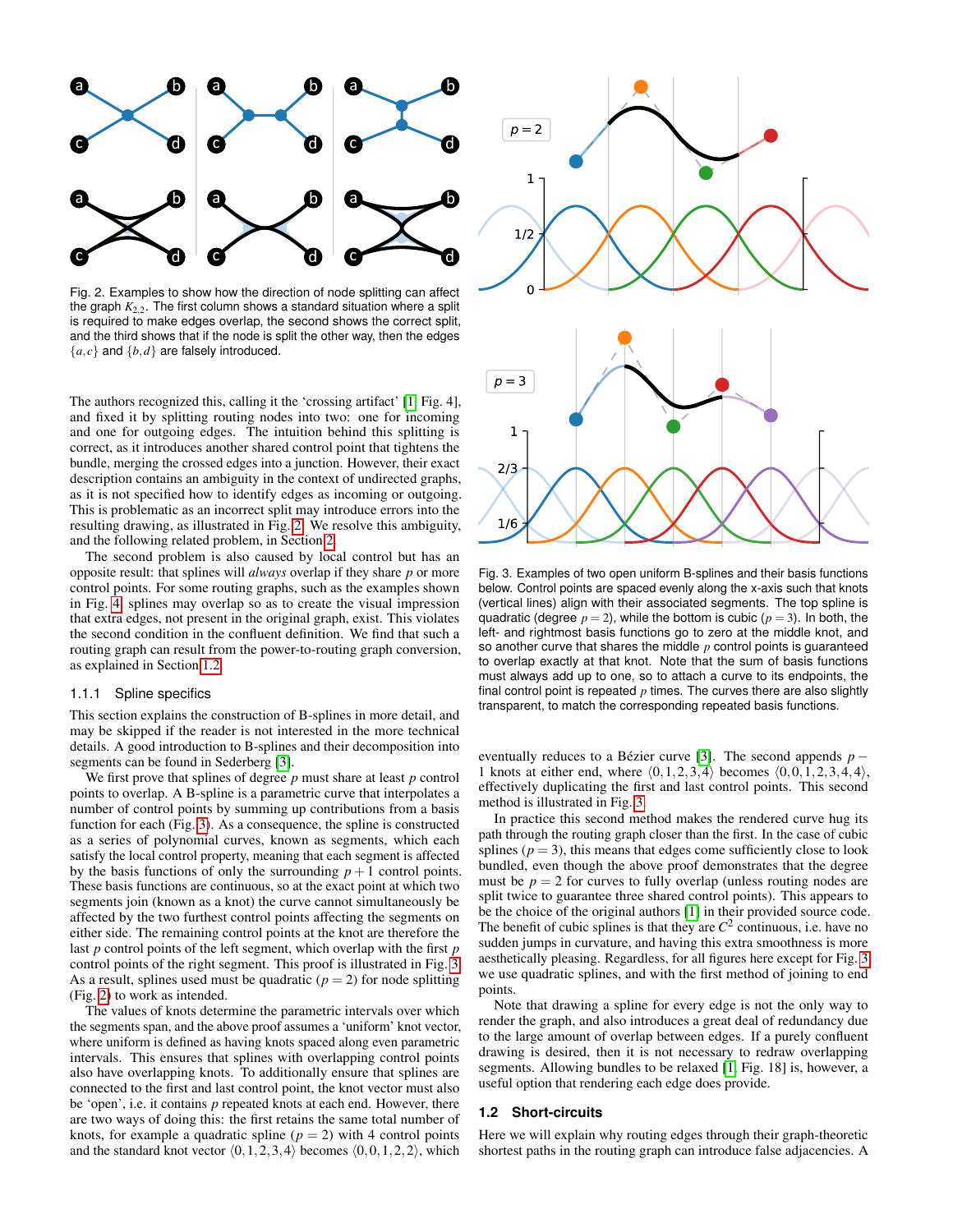

<span id="page-2-2"></span>Fig. 4. Examples of how absent edges can appear to exist. Top: a toy example of a hypothetical routing graph that causes edges {*a*,*d*} and  ${c,b}$  to both erroneously appear to exist. We use two intermediate routing nodes because that is the minimum number of shared control points required for quadratic splines to overlap (Section [1.1.1\)](#page-1-0). Bottom: an example of a power graph decomposition that causes a similar ambiguity, where *c* appears connected to *b* because the edge {*b*,*d*} causes a shortcircuit through the nested structure of power groups (represented by blue boxes), causing {*a*,*b*} to be routed through the wrong direction. The correct direction that would not cause an issue is shown as a dashed line along the top. Note that every power group in this example is intentionally redundant for illustrative purposes; a full version of this example can be seen in Fig. [A1.](#page-5-4)

power graph is an extension to the conventional node-link diagram, that compresses the number of edges by grouping similar vertices together into *power groups*, and merging edges among group members that share the same target vertex into a single *power edge* instead (see the leftmost two drawings in Fig. [1\)](#page-0-0). This is then converted into a routing graph by (a) connecting the members of each power group to a routing node corresponding to the group, and (b) connecting pairs of routing nodes whose corresponding power groups are connected by power edges (see [\[1,](#page-5-0) § 3.1] for more detail). Since the original edges do not exist anymore in this auxiliary graph, they are instead drawn back on top by finding the graph-theoretic shortest path between the vertices on either end of the edge, using the nodes on this path as the control points for a B-spline. However, because (a) and (b) both result in edges in the routing graph, with nothing to differentiate between them, this can cause a *short-circuit* effect, that potentially introduces false adjacencies into the resulting drawing, as shown in Fig. [4.](#page-2-2)

This effect can be explained as follows. The structure of groups within a power graph can be represented as a tree, where groups are represented by branches and vertices by leaves. Trees are geodetic (i.e. there exists a unique shortest path between any pair of vertices), but the connections introduced by power edges can act like bridges between branches, to invalidate this and produce ambiguity either in the choice of path (if the shortest paths are equal) or in which edges exist at all, by routing splines in the wrong direction entirely. The bottom row in Fig. [4](#page-2-2) shows a simple example of how this can happen. While it may seem as if our counter-example is contrived and should not ever appear due to the redundant nested structure of power groups, a similar pattern arises from the optimal decomposition of a clique (see Fig. [A1\)](#page-5-4). The key detail here is that only one power edge should ever be traversed for any given adjacency, which is guaranteed by our solution, described in the following section.

#### <span id="page-2-1"></span>**2 HIERARCHICAL ROUTING**

The solution to these problems is to retain the hierarchical structure of power groups as a directed tree, with all routing edges directed towards the leaves. We then add the power edges back, except as a special type of edge that is incoming at both ends (the purpose of which will soon be made clear). If we finish by discarding the root of the tree, we are left with the exact same routing graph as before, except now with all routing edges explicitly directed (Fig. [5,](#page-2-3) middle column). Note that this also means all adjacency information is now preserved in the routing



<span id="page-2-3"></span>Fig. 5. An illustration of the solution to both the node splitting and shortcircuit ambiguities (Section [2\)](#page-2-1). We use the same example graph as in [\[1,](#page-5-0) Fig. 2] and here Fig. [1,](#page-0-0) shown in a radial layout to emphasize the tree structure of power groups. The leftmost graphs are a power graph (top), and a tree that represents the hierarchy of power groups (bottom), but without power edges. The middle column contains the resulting routing graphs without node splitting (top) and with (bottom, split indicated in red). Note that these do not include or require the root of the tree. The final column displays the resulting bundled layouts.

graph, such that the original graph can be recovered.

To draw the adjacency edges back on top, we can now forgo any shortest path calculations. Instead, for each power edge, we perform a depth-first search for all child leaf nodes starting from both ends of the power edge, and concatenate the path to each leaf from one end to the reversed path to each leaf from the other end. Every concatenated path is then used as the sequence of control points for a spline. These paths are now guaranteed to be unique because the routing graph is effectively a tree, due to power edges being incoming at both ends to prevent their traversal. Since only the one correct power edge is traversed for each spline, the short-circuit problem described in Section [1.2](#page-1-2) is alleviated.

Imposing this directionality on the routing graph also fixes the node splitting ambiguity in Section [1.1,](#page-0-1) guaranteeing that the split occurs in the correct direction. This works because every routing node is the boundary between two sides of a biclique, equivalent to a single bundled junction; the explicit direction of routing edges now encodes the orientation of the bundle itself. This entire process is illustrated in Fig. [5,](#page-2-3) and pseudocode for the resulting algorithm can be seen in Fig. [8.](#page-3-0)

### <span id="page-2-0"></span>**2.1 Implementation**

To aid future work, here we complete the description for the algorithms used in the current paper<sup>[1](#page-2-4)</sup>, and also provide pseudocode for the benefit of the reader. Note that the following description is specific to undirected graphs; we explain the changes required for directed graphs in Section [2.1.2.](#page-4-1)

#### 2.1.1 Improved power graph decomposition

Here we outline our power graph generation algorithm, which includes one improvement from the one used by Bach et al. [\[1\]](#page-5-0), originally developed by Dwyer et al. [\[5\]](#page-5-5). The algorithm works by also taking advantage of the fact that the hierarchy of power groups can be represented as a tree, with vertices as the leaves. It therefore first initializes every vertex as the sole member of a trivial power group—known as a module—and initializes a set of neighbours for each module based on the edges of the graph. It then greedily merges pairs of modules at a time, picking the merge that eliminates the most edges at each step, until no more edges can be eliminated. The number of eliminated edges for any given merge is given by

$$
\kappa_{\cap}(m,n) = |N(m) \cap N(n)| \tag{1}
$$

<span id="page-2-4"></span><sup>1</sup>Source code is available at <www.github.com/jxz12/pconfluent>.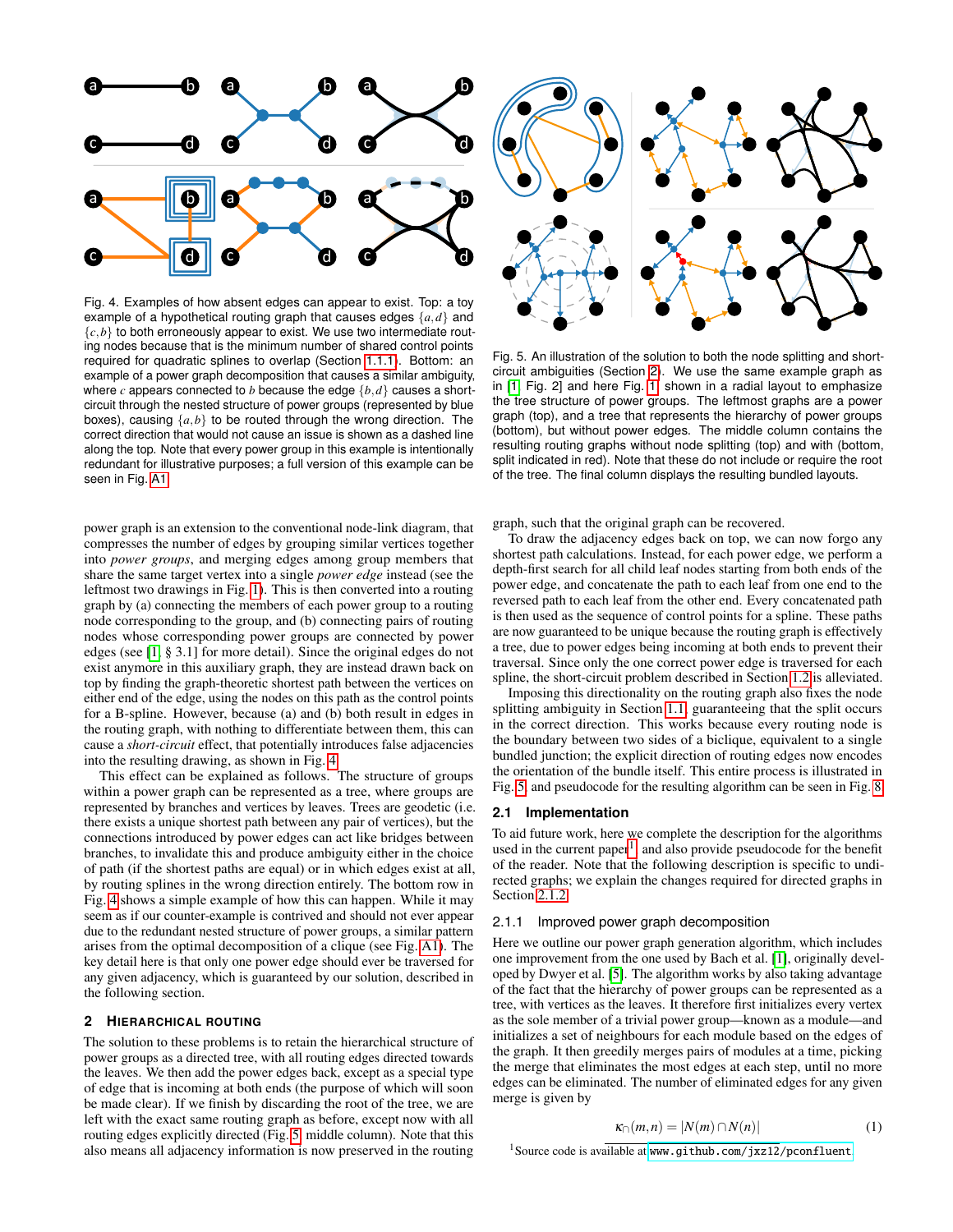| Name $( E )$    | Best $ P $ ( $ G $ ) |                                          | Worst $ P $ ( $ G $ ) |                                       |
|-----------------|----------------------|------------------------------------------|-----------------------|---------------------------------------|
|                 | only $\kappa_{\cap}$ | $\kappa_{\cap}$ and $\kappa_{\triangle}$ | only $\kappa_{\cap}$  | $\kappa_{\cap}$ and $\kappa_{\wedge}$ |
| florentine (20) | 11(4)                | 11(4)                                    | 11(6)                 | 11(5)                                 |
| karate (78)     | 28(13)               | 28(13)                                   | 30(15)                | 29(13)                                |
| southern (89)   | 30(17)               | 27(21)                                   | 37(16)                | 30(18)                                |
| dolphins (159)  | 82 (29)              | 81 (30)                                  | 87 (28)               | 83 (30)                               |
| lesmis $(254)$  | 74 (39)              | 72(41)                                   | 79 (39)               | 72(42)                                |
| football (613)  | 282 (83)             | 278 (84)                                 | 289 (83)              | 286 (84)                              |
| netsci (914)    | 355 (187)            | 338 (184)                                | 371 (189)             | 341 (186)                             |

<span id="page-3-11"></span>Fig. 6. Some experimental results comparing the quality of resulting power graphs with and without our additional heuristic (Section [2.1\)](#page-2-0), taking the best and worst scores over 25 runs. |*E*| is the number of edges in the original graph, compressed into |*P*| power edges and |*G*| power groups; shaded boxes indicate the best score between the two methods. Adding our new heuristic produces the best or joint best results in all graphs, and also improves the consistency of the output, with a better worst result in all cases. Note that the variation between runs in our implementation is due to a pseudorandom order of iteration through candidate merges (Fig. [7,](#page-3-1) line [4\)](#page-3-2). The networks are, from top to bottom, Italian families linked by marriage [\[6\]](#page-5-6), members of a karate club [\[7\]](#page-5-7), women meeting at social events [\[8\]](#page-5-8), interactions between bottlenose dolphins [\[9\]](#page-5-9), co-occurrence of characters in the musical Les Misérables [\[10\]](#page-5-10), American football games between US colleges [\[11\]](#page-5-11), and coauthorships of scientists working on network theory [\[12\]](#page-5-12).

where *m* and *n* are modules and *N* are their neighbour sets. This is almost the same as *nedges*(*m*,*n*) in [\[5\]](#page-5-5), except as a positive score rather than a negative penalty. See Dwyer et al. [\[5\]](#page-5-5) for detailed background and definitions.

Note that *m* cannot be fully 'absorbed' when merging with *n* if either  $N(m) \not\subset N(n)$ , or *m* is a leaf of the tree i.e. a vertex. If both cannot be absorbed, then a new module is created that adopts *m* and *n* as children and takes away  $N(m) \cap N(n)$  as its neighbour set. If only one, say *m*, cannot be absorbed, then *m* is adopted by *n*, and any shared neighbours are removed from *m*. If both can be absorbed, then one adopts the children of the other and the other is removed, and the operation is truly a full merge. Also note that this is done in the original description by always generating a new parent module, and removing either child if their neighbour sets become empty.

However, measuring the reduction in edges is not the only metric that a greedy algorithm can use to judge the quality of any given merge. Only using one heuristic often results in many merges with the same score, and so the choice of merge may be arbitrarily chosen from many candidates, some of which may lead directly to local optima. In such situations it can be useful to include additional heuristics to further discriminate between choices. This is not explicitly mentioned in [\[5\]](#page-5-5), but is implemented in their provided source code, where they include two other metrics: the total number of modules after the merge, and the number of times power group boundaries are crossed by power edges.

We instead introduce a heuristic that can roughly capture the effects of both, and is simpler to calculate: a penalty for the number of edges that could not be merged. This is defined by

$$
\kappa_{\triangle}(m,n) = |N(m)\triangle N(n)| \tag{2}
$$

where  $\triangle$  denotes the symmetric difference, i.e. any unshared neighbours, between the two sets. This effectively measures the number of edges that cannot ever be merged from that side in future iterations, because only top level modules are considered for merging. It captures the number of modules because a new parent module is only added if both children have unshared neighbours. It also captures the effect of edges crossing group boundaries, because any unshared edges must cross the boundary of its new parent module after the merge. Rewarding the first heuristic and punishing the second leaves us with a total score of

|                         | <b>Algorithm 1:</b> GREEDY POWER GRAPH DECOMPOSITION                     |
|-------------------------|--------------------------------------------------------------------------|
|                         | <b>inputs</b> : graph $G = (V, E)$                                       |
|                         | <b>output</b> : modules $M =$ set of pairs $(C, N)$                      |
|                         | $1 M \leftarrow \{(\emptyset, N(v)) \mid v \in V\}$                      |
| $2 \text{ do}$          |                                                                          |
| 3                       | $\kappa_{\text{best}} \leftarrow 0$                                      |
| $\overline{\mathbf{4}}$ | <b>for<br/>each</b> pair of modules $\{m,n\} \in M_{top} \times M_{top}$ |
| 5                       | $\kappa_{best} \leftarrow \max(\kappa(m,n), \kappa_{best})$              |
| 6                       | $MERGE({m,n}_{best})$                                                    |
|                         | while $\kappa_{best} > 0$                                                |

<span id="page-3-4"></span><span id="page-3-2"></span><span id="page-3-1"></span>Fig. 7. Pseudocode for the greedy heuristic power graph construction in Section [2.1.](#page-2-0) Each module consists of a set of children *C*, and a set of neighbours *N*. The score function  $\kappa$  is from Equation [\(3\)](#page-3-3), and the merge operation on line [6](#page-3-4) is described in Section [2.1,](#page-2-0) where any new module is parented to its merged children by adding them to its set of children *C*. In practice, we maintain a redundant super-module whose children are the top level modules *M*top on line [4.](#page-3-2)

<span id="page-3-7"></span><span id="page-3-6"></span><span id="page-3-5"></span>

| <b>Algorithm 2: POWER-CONFLUENT DRAWING</b>                                     |
|---------------------------------------------------------------------------------|
| <b>inputs</b> : modules $M =$ set of pairs $(C, N)$                             |
| <b>output</b> : drawing $\vec{A}$                                               |
| $1 \ V \leftarrow \emptyset, E \leftarrow \emptyset, P \leftarrow \emptyset$    |
| 2 foreach module $m = (C_m, N_m) \in M$                                         |
| $V \leftarrow V \cup m$<br>3                                                    |
| $E \leftarrow E \cup \{(m,c) \mid c \in C_m\}$<br>$\overline{4}$                |
| $P \leftarrow P \cup \{(m,n) \mid n \in N_m\}$<br>5                             |
| 6 <b>foreach</b> vertex $v \in V$                                               |
| if $ N^+(v)  \ge 2$ and $ N^{-*}(v)  \ge 2$<br>7                                |
| SPLIT(v)<br>8                                                                   |
| $9 \; A \leftarrow \emptyset$                                                   |
| 10 <b>X</b> $\leftarrow$ LAYOUT $((V, E \cup P))$                               |
| <b>foreach</b> power edge $p = \{i, j\} \in P$<br>11                            |
| $Q_i \leftarrow$ paths $\in (V, E)$ from leaves to i<br>12                      |
| $Q_i \leftarrow$ paths $\in (V, E)$ from j to leaves<br>13                      |
| $A \leftarrow A \cup \{$ SPLINE $(\mathbf{X}_q)   q \in Q_i \times Q_j\}$<br>14 |
|                                                                                 |

<span id="page-3-10"></span><span id="page-3-9"></span><span id="page-3-8"></span><span id="page-3-0"></span>Fig. 8. Pseudocode for our conversion from a set of power graph modules to a rendered drawing, described in Section [2.](#page-2-1) Note that the edges on line [4](#page-3-5) are ordered pairs, while those on line [5](#page-3-6) are unordered. This allows, on line [7,](#page-3-7) for *N* <sup>+</sup> to indicate a set of outgoing neighbours, and *N* −∗ a set of incoming neighbours plus any connected by power edges in *P*. The split operation on line [8](#page-3-8) then moves  $N^+$  and  $N^{-*}$  to separate routing nodes, as in Figure [5.](#page-2-3) In practice we use a shorter edge length between split routing nodes, and so for line [10](#page-3-9) use a force-directed layout algorithm that can embed edge lengths [\[13\]](#page-5-13). The specifics of the spline function on line [14](#page-3-10) are outlined in Section [1.1.1.](#page-1-0)

<span id="page-3-3"></span>
$$
\kappa(m,n) = w_{\cap} \kappa_{\cap}(m,n) - w_{\triangle} \kappa_{\triangle}(m,n) \tag{3}
$$

where  $w_{\cap}$  and  $w_{\wedge}$  determine the relative weight of either heuristic. For example, to construct a modular decomposition,  $w \wedge$  may be set to infinity to forbid any module boundary crossings. We find that setting  $w<sub>∩</sub> = 10$  and  $w<sub>∆</sub> = 1$  works well in practice; these are the parameters used for the table of results in Fig. [6.](#page-3-11) The improvements are small, but are consistently better and with less variance.

It is important to note that this is still a simple greedy heuristic, which does not make any guarantees about the quality of the final result. The original method in [\[5\]](#page-5-5) gives the option to somewhat alleviate this, by optionally maintaining a priority queue of the best configurations seen so far, along with some dynamic programming to prevent reevaluating configurations already seen. A further exploration of this extended algorithm is out of scope for this paper, and Dwyer et al. [\[5\]](#page-5-5) additionally note that the qualitative improvement that results from including this priority queue is minimal.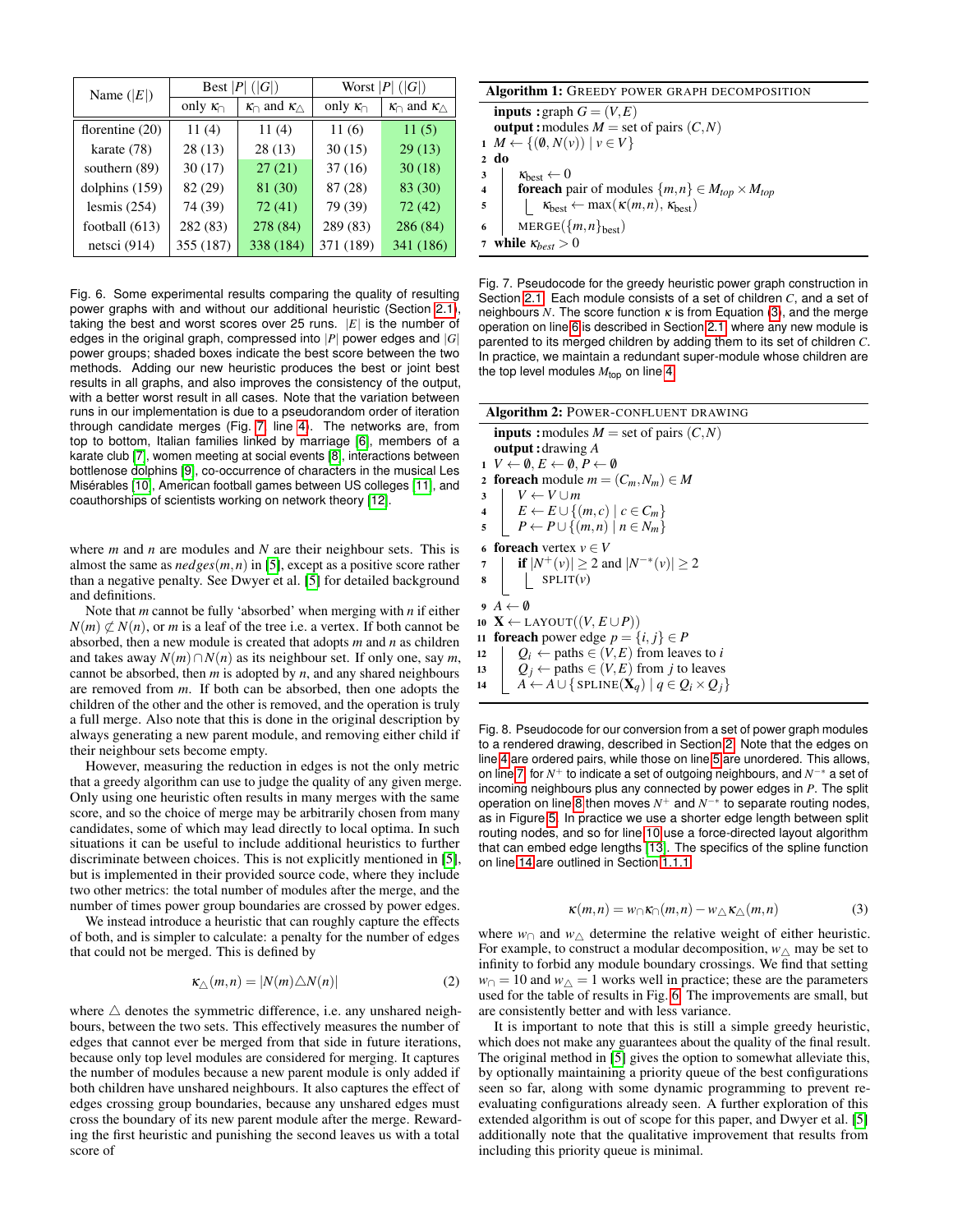Our final change involves bringing down the complexity of neighbour set intersection to  $O(E)$  using hash sets, which reduces the complexity of the algorithm down slightly to  $O(|V|^3|E|)$ . Pseudocode for the above described algorithm can be seen in Fig. [7.](#page-3-1) Pseudocode for the subsequent routing graph and B-spline generation process, described in Section [2,](#page-2-1) can be seen in Fig. [8.](#page-3-0)

## <span id="page-4-1"></span>2.1.2 Directed graphs

The definition for a directed confluent drawing is almost the same as the undirected case, except with the caveat that any given path can only 'flow' in one direction. This is analogous to preventing trains on tracks from crashing into each other. Formally, for a directed confluent drawing *B*, this is extra condition [\[2\]](#page-5-1) is:

• Locally monotone curves in B may share some overlapping portions, but the edges sharing the same portion of a track must all have the same direction along that portion.

This means that directed graphs lead to a slightly different power-torouting graph conversion, where the description in [\[1\]](#page-5-0) says *"The only difference is that we create—as necessary—two junctions for each group, one for incoming and one for outgoing edges."* Here we will elaborate on this short description, as simply adding another routing node when its corresponding group has both incoming and outgoing edges is not enough to guarantee that all portions will only flow in one direction. This is because any power edges at a power group are propagated down the hierarchy, so that even if flows are correctly directed into separate junctions at one group, they may still clash further down the tree. Therefore, all descendants of any such group must also have two routing nodes: one for outgoing edges (flowing up the hierarchy) and one for incoming edges (flowing down the hierarchy).

Our description of the power graph construction algorithm is also easily applied to directed graphs, by splitting neighbour sets into incoming and outgoing edges. This is how the original algorithm is described by Dwyer et al. [\[5\]](#page-5-5). In other words, the formulations for the heuristics instead become

$$
\kappa_{\cap}(m,n) = |N^+(m) \cap N^+(n)| + |N^-(m) \cap N^-(n)|, \tag{4}
$$

$$
\kappa_{\triangle}(m,n) = |N^+(m)\triangle N^+(n)| + |N^-(m)\triangle N^-(n)|
$$
 (5)

where  $N^+$  is a set of outgoing edges, and  $N^-$  a set of incoming edges.

#### <span id="page-4-0"></span>**3 DISCUSSION**

Here we will discuss the third condition in the confluent definition, which requires planarity. Unfortunately, the original method does not offer any guarantee of planarity due to the use of a force-directed method to lay out the graph. While the authors do recognize this, and make the distinction that their drawings are 'non-planar confluent', the loss of this condition means that almost any drawing, with or without curved edges, satisfies a now-trivial definition. There also exist graphs that have been proven to not admit any confluent drawing [\[2\]](#page-5-1), and so it is impossible for any algorithm to produce confluent drawings for general graphs. However, the planarity condition can be relaxed in the context of finding a drawing that reduces the number of crossings, for example in layered confluent drawings [\[14\]](#page-5-14). Bach et al. [\[1\]](#page-5-0) do not explicitly address this question, but in practice the approach can greatly reduce the number of crossings, making it a practical method to enhance readability.

Furthermore, it is easy to see that a planar routing graph can always lead to a planar drawing, as long as we are careful to avoid crossings at routing nodes (which is always possible because every routing node is simply a single junction). If we assume that there are no redundant routing edges without adjacencies routed through them, this means that the complete confluent definition can be satisfied if and only if the routing graph is also planar. This naturally implies a new subset of confluent drawings, much like the ∆-confluent [\[15\]](#page-5-15) or strict confluent [\[16\]](#page-5-16) subclasses, which can be found only through a planar power-to-routing graph conversion. We suggest naming such drawings as *power-confluent*.



<span id="page-4-2"></span>Fig. 9. An example of a strict confluent drawing that cannot be reverseengineered into a valid power graph, unless power group boundaries are allowed to overlap. On the left is the confluent drawing (with junctions marked by transparent blue circles), and on the right is a power graph that shows all possible groupings. Since there are six junctions, at least six power groups are required in the corresponding power graph; however, there is a maximum of four that will not overlap, as there can only be one for each 'corner' of the 'tetrahedron'. This is due to the middle vertex of each 'corner' sharing junctions with all three surrounding it, which means that grouping any of the three valid pairings will block out the other two. Note that the graph itself is not necessarily impossible to draw in a power-confluent manner, but that this particular drawing could never result from the algorithm presented in this paper.

The definition of strict confluent drawing has only the additional restriction that there can be at most one smooth path between vertices, and there cannot be any paths from a vertex to itself [\[16\]](#page-5-16). For the power-confluent case, because the mapping of edges to power edges is surjective [\[17\]](#page-5-17), each edge can only correspond to a single path through the power graph hierarchy, and therefore also through the routing graph behind the confluent drawing. Every power-confluent drawing without self-loops is therefore also strict confluent. The reverse is not true, because another condition of power graphs is that groups must be disjoint [\[17\]](#page-5-17), i.e. their boundaries may not overlap. There is a family of confluent drawings that cannot result from power graphs unless this condition is broken, for example the tetrahedron-like structure in Fig. [9.](#page-4-2) Power-confluent is therefore a strictly stronger condition than strict confluent.

# **3.1 Future Work**

Further directions could involve developing methods to find powerconfluent drawings, by guiding the search algorithm towards solutions that produce planar routing graphs. Methods such as Monte Carlo or A\* search may prove useful for either finding such drawings, or just improving the greedy search presented here.

On the theoretical side, it may be the case that relaxing the nonoverlapping group boundary condition, as explored by Ahnert [\[18\]](#page-5-18), could result in an equivalent classification to strict confluent drawing. We leave the potential proof or refutation of this equivalence as an open question, along with determining the exact relationship between power decomposition and confluent drawing in general.

To finish on a practical note, a more tailored layout algorithm than standard force-directed methods will be necessary for the algorithm to become a truly practical tool, as we find that layouts can often become tangled and unreadable. The layout function (Fig. [8,](#page-3-0) line [10\)](#page-3-9) is currently only given the routing graph as input, but may benefit from extra information, such as which edges are power edges and which are hierarchical. An effective radial layout that can avoid crossings, like the one shown in Fig. [5](#page-2-3) but automatic, may also offer a superior solution.

#### **ACKNOWLEDGEMENTS**

We would like to thank the anonymous reviewers whose comments helped to improved this paper.